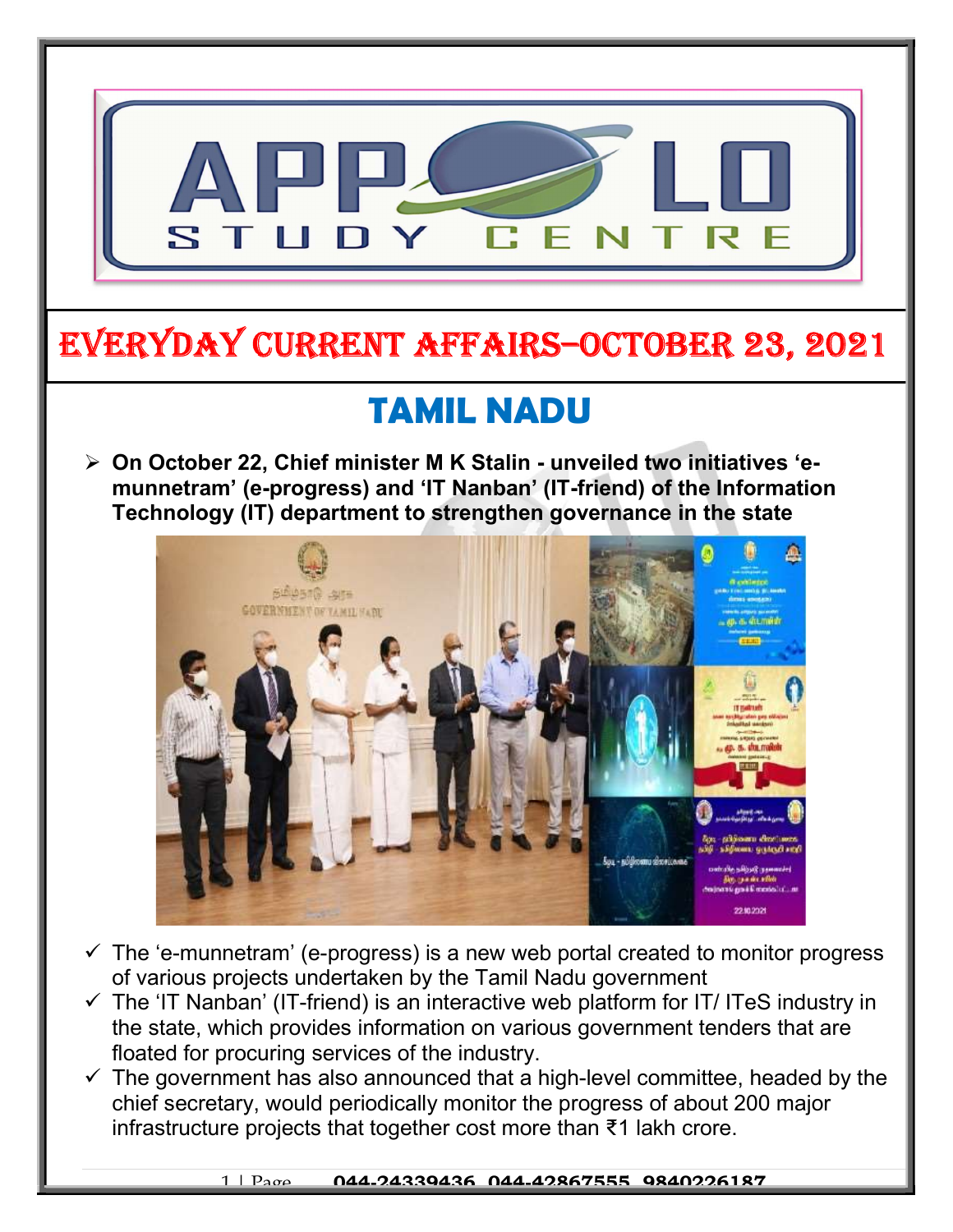- $\checkmark$  TNe-GA (Tamil Nadu e-Governance Agency) has developed the portal 'e-Munnetram' for reviewing the progress of all major infrastructure projects of Tamil Nadu
- $\checkmark$  The portal would provide information on key details of a project including date of agreement, estimated cost, when project begins and the progress on financial and physical parameters on a monthly basis.
- $\checkmark$  It allows heads of departments to update progress periodically, flag critical issues and causes for delay of the projects.
- $\checkmark$  The exports from IT/ITeS sector in Tamil Nadu has been growing at 10% YoY (Year-over-Year).
- $\checkmark$  Further, the Chief Minister released two Tamil computing softwares -'Keezhadi Keyboard' and 'Tamizhi – Tamizhinayam Unicode converter' during the event
- $\checkmark$  The Tamil Virtual Academy developed these computing softwares with advanced features
- $\checkmark$  The two softwares, Keezhadi and Tamizhinaiya Keyboard, will function with three types of keyboards including Tamil 99 keyboard, phonetic keyboard and the old typewriter keyboard.
- $\checkmark$  Tamizhi Tamizhinaiya Unicode Converter can convert text, file, and folder which are typed in Vanavil and other fonts in doc, docx, rtf, xls, xlsx, ods ppt, and pptx formats
- $\checkmark$  These can be downloaded from www.tamilvu.org at free of cost.
- $\triangleright$  Tamil Nadu governor R N Ravi has promulgated ordinances for the creation of four corporations, Cuddalore, Kancheepuram, Sivakasi and Karur, upgrading the erstwhile municipalities.
- $\checkmark$  Ordinances will be issued for Tambaram and Kumbakonam corporations soon.
- $\checkmark$  This follows an announcement made by the state government during the budget session in the assembly in August.
- $\checkmark$  The government announced that 6 municipalities and 28 town panchayats would be upgraded as municipal corporations and municipalities respectively.
- $\checkmark$  Tambaram gets four municipalities, including Pallavaram, Pammal, Sembakkam and Anakaputhur, and five town panchayats, Chitlapakkam, Madambakkam, Perungulathur, Peerkankaranai and Tiruneermalai.
- $\checkmark$  Daraspuram town panchayat is merged with Kumbakonam corporation.
- $\checkmark$  The Ordinances assumes much significance in the backdrop of the Supreme Court directive to complete the elections to urban local bodies in Tamil Nadu within four months.
- $\checkmark$  According to the ordinances, the percentage of the urban population in Tamil Nadu stood at 53% as against 48.45% as per the 2011 Census.
- $\checkmark$  As the Assembly is not in session, Governor RN Ravi promulgated the ordinances.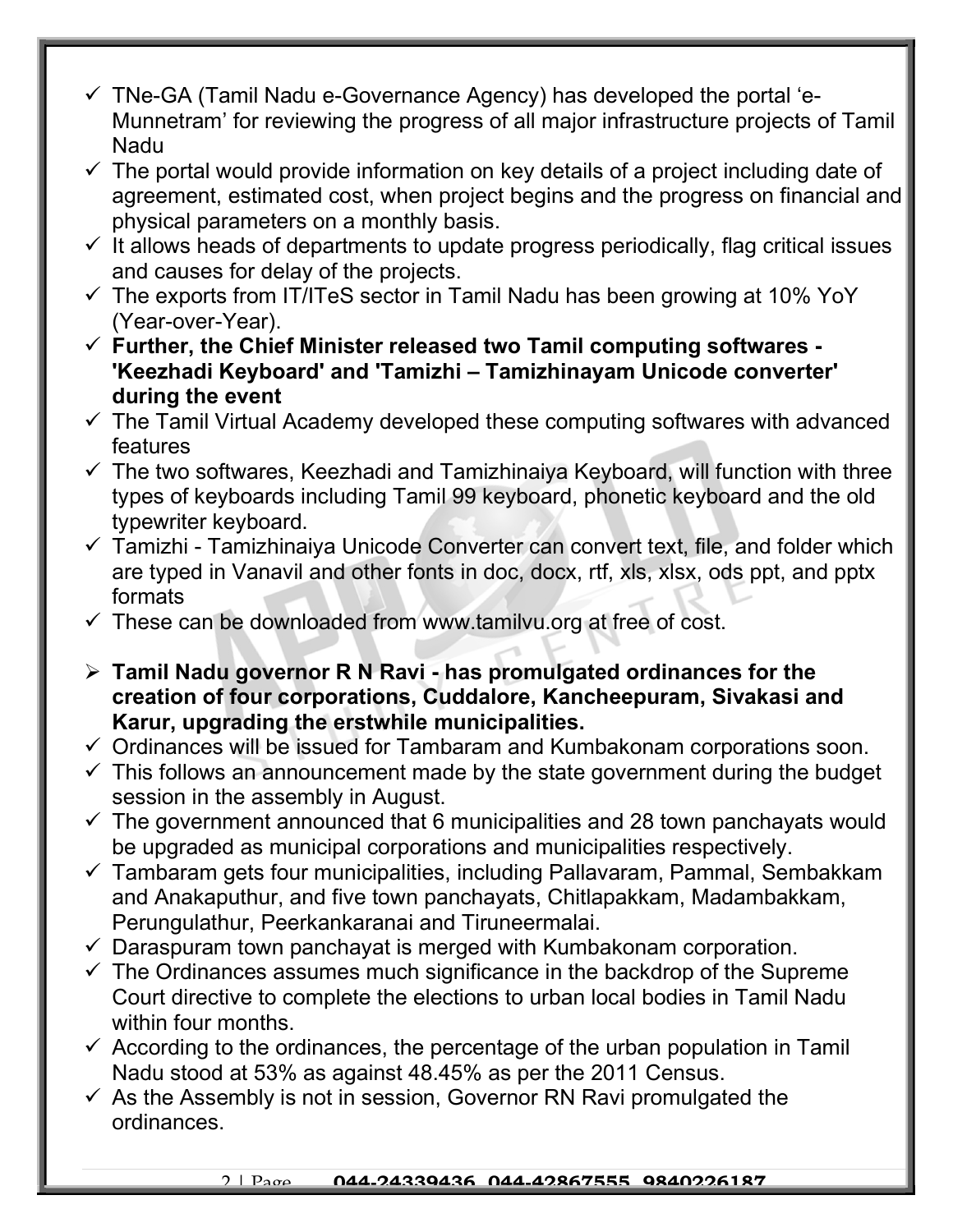- $\checkmark$  However, the ordinance will be passed by the Assembly within six months of the issuing date.
- $\checkmark$  The municipal authorities charged with carrying out the provisions of the ordinances will be a Mayor, a council, a standing committee, a wards committee and a Commissioner.

### NATIONAL

- $\triangleright$  The central government launched Production Linked Incentive (PLI) scheme for Telecom and Networking Products
- $\checkmark$  Devusinh Chauhan, Minister of State of Ministry of Communications, launched the scheme recently



- $\checkmark$  The scheme aims at reducing India's dependence on other countries for import of telecom and networking products
- $\checkmark$  It is being launched by DoT to boost domestic manufacturing in the telecom and networking products by incentivising incremental investments and turnover with total outlay of ₹12,195 crore
- $\checkmark$  The scheme was announced to be effective from 1st April, 2021
- $\checkmark$  The support under the Scheme shall be provided for a period of five years from FY 2021-22 to FY 2025-26.
- $\checkmark$  As per scheme guidelines, a total of 31 companies, comprising of 16 MSMEs and 15 Non-MSMEs (8 Domestic and 7 Global companies) have been found eligible
- $\checkmark$  These companies are being given approval under the PLI scheme of Department of Telecommunications (DoT), Ministry of Communications.
- $\checkmark$  As per commitments given by applicants, these 31 applicants are expected to invest ₹ 3345 crore in the next 4 years
- $\checkmark$  This will generate incremental employment of more than 40,000 people with expected incremental production of around ₹ 1.82 Lakh crore over the scheme period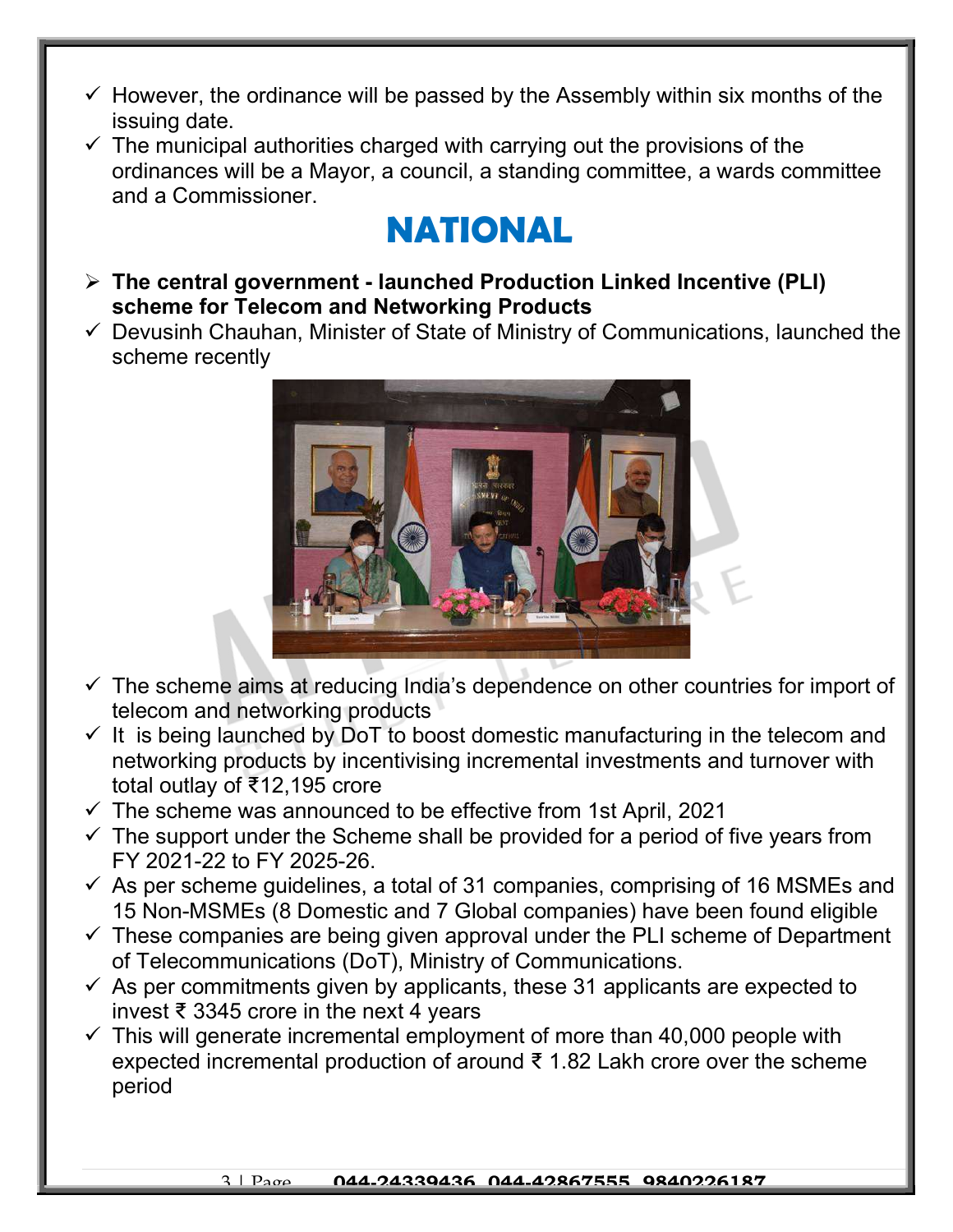# INDIA AND OTHER COUNTRIES

- $\ge$  India got re-elected to the UN Human Rights Council for the 2022-24 term (6th term) with 184 votes in 193 member United Nations General Assembly (UNGA).
- $\checkmark$  TS Tirumurti, India's permanent Ambassador to the UN casted his vote on behalf of the country for electing 18 new members of the UN Human Rights Council



- $\checkmark$  India's election was announced in the 76th session of the UN General Assembly.
- $\checkmark$  India's current term was to end on December 31, 2021.
- $\checkmark$  There were five vacant seats in Asia-Pacific States category namely Kazakhstan, Malaysia, India, Qatar and United Arab Emirates, for election for the term of 2022- 2024.
- $\checkmark$  The UN General Assembly elected Argentina, Benin, Cameroon, Eritrea, Finland, Gambia, Honduras, India, Kazakhstan, Lithuania, Luxembourg, Malaysia, Montenegro, Paraguay, Qatar, Somalia, UAE and the USA by secret ballot
- $\checkmark$  In 2018, the US under the Donald Trump administration had withdrawn from the UN Human Rights Council.
- $\checkmark$  The United States, which was unopposed, received 168 votes in the secret ballot by the 193-member General Assembly.
- $\checkmark$  All the elected countries begin a three-year term on 1 January, 2022
- $\checkmark$  The council is made up of 47 member states.
- $\checkmark$  Human Rights Council candidates are elected in geographical groups to ensure even representation, while members cannot serve more than two consecutive terms.
- $\checkmark$  Seats are distributed among regional groups Group of African States (13), Group of Asia-Pacific States (13), Group of Eastern European States (6), Group of Latin American and Caribbean States (8) and Group of Western European and other States (7).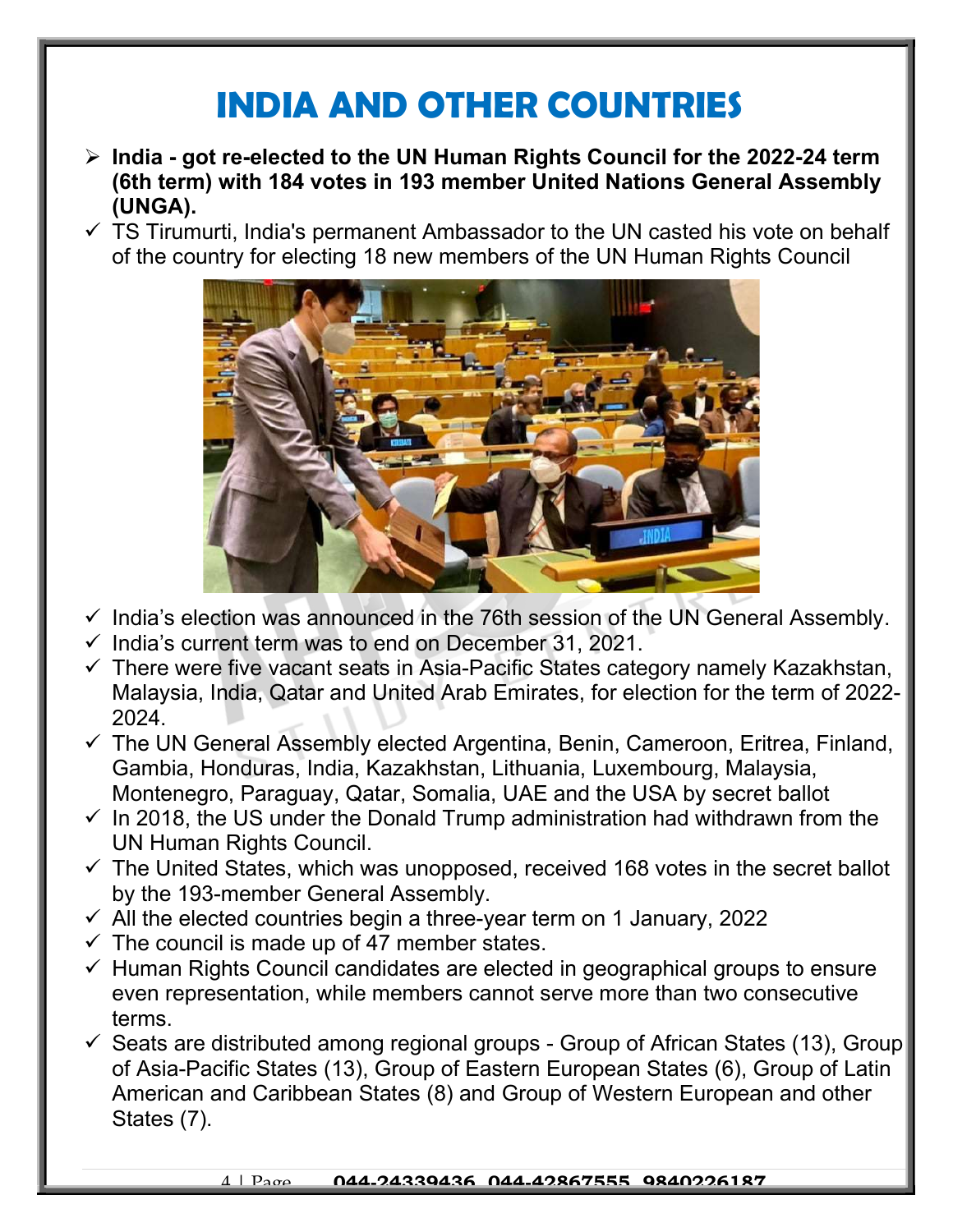# CONFERENCES & SUMMITS

- $\triangleright$  The fourth general assembly of the International Solar Alliance (ISA) was held virtually between October 18th and October 21st, 2021.
- $\checkmark$  It was headed by the President of the ISA Assembly and Union Minister for Power, New and Renewable Energy, R.K. Singh.
- $\checkmark$  A total of 108 countries participated in the assembly, including 74 member countries, 34 observer and prospective countries, 23 partner organisations and 33 special invitee organisations.



- $\checkmark$  U.S. Special Presidential Envoy for Climate, John Kerry delivered the keynote address, and the European Commission Executive Vice President for the European Green Deal, Frans Timmermans, addressed the gathering.
- $\checkmark$  During the assembly, two new programmes were launched Management of Solar PV panels and battery usage waste & Solar Hydrogen programme.
- $\checkmark$  The new Hydrogen initiative is aimed at enabling the use of solar electricity to produce hydrogen at a more affordable rate than what is available currently (\$5 per Kg), by bringing it down to \$2 per Kg.
- $\checkmark$  Earlier, Prime Minister Narendra Modi in his Independence Day speech announced a National Hydrogen Mission
- $\checkmark$  Further, the ISA gave its approval to the political declaration called 'One Sun' — for the launch of the ambitious Green Grid Initiative-One Sun One World One Grid (GGI-OSOWOG) at COP26.
- $\checkmark$  It envisions building an inter-regional energy grid to share solar energy across the globe and help decarbonise energy production, which is the largest source of global greenhouse gas emissions.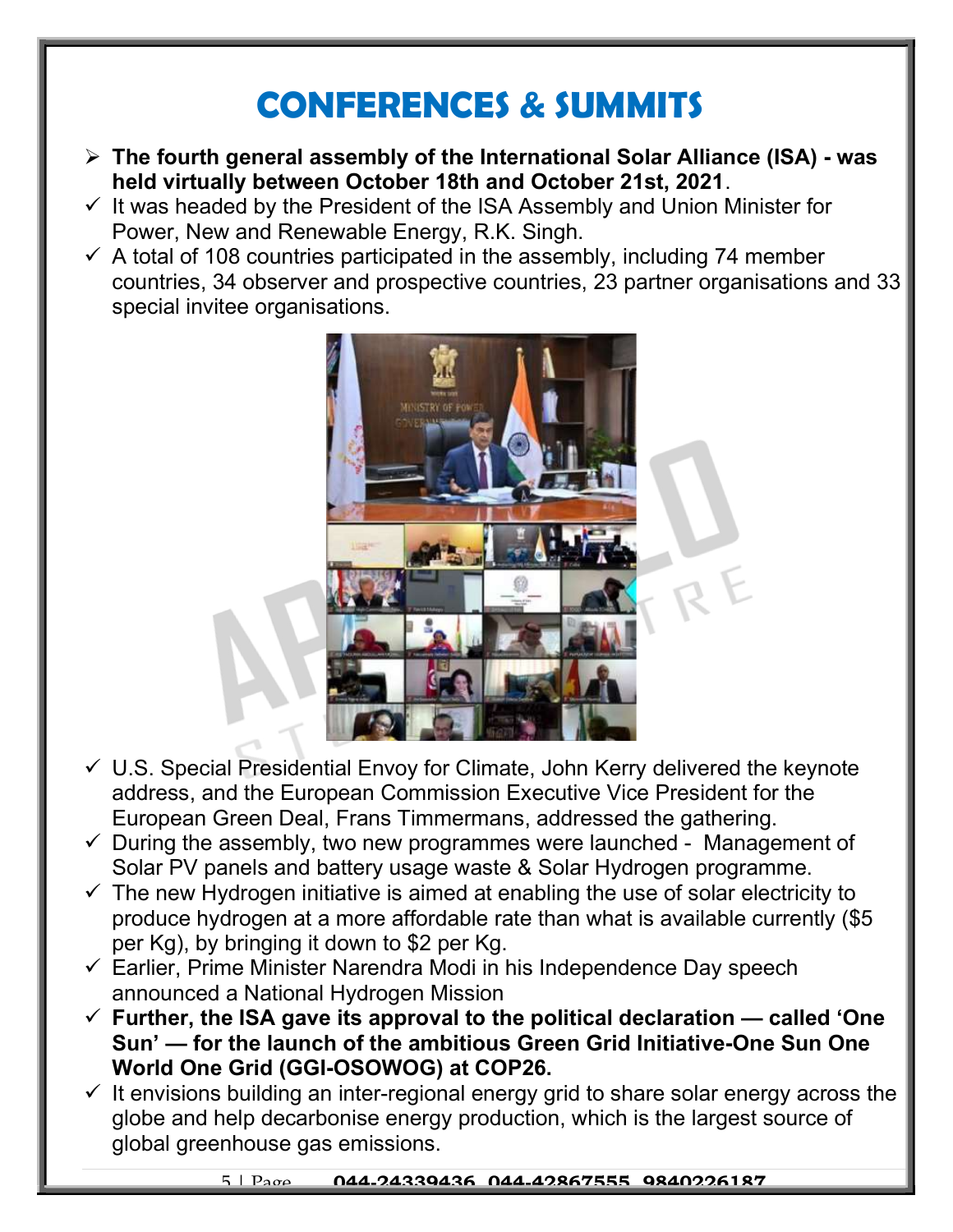- $\checkmark$  ISA is the nodal agency for implementing OSOWOG, which seeks to transfer solar power generated in one region to feed the electricity demands of others.
- $\checkmark$  A consortium led by French state-run power utility firm EDF and comprising France's AETS, and India's The Energy and Resources Institute (Teri) has been tasked with creating the road map for the global grid OSOWOG.
- $\checkmark$  The World Bank has signed a tripartite agreement with ISA and the ministry of new and renewable energy (MNRE) for implementing OSOWOG
- $\checkmark$  The concept of a single global grid for solar was first raised at the First Assembly of the ISA in late 2018.
- $\checkmark$  The UK COP Presidency, the Government of India, and the Presidency of the ISA, are expected to announce this collaboration at COP26, United Nations Climate Change Conference in Glasgow, UK
- $\checkmark$  The International Solar Alliance (ISA) also announced a partnership with Bloomberg Philanthropies to mobilize \$1 trillion in global investments for solar energy across ISA's member countries by the year 2030
- $\checkmark$  The two organizations will work with World Resources Institute (WRI) to develop a Solar Investment Action Agenda and a Solar Investment Roadmap, which will be launched at COP26.
- $\checkmark$  Further, the ISA agreed to provide aid of up to \$50,000 to 11 Least Developed Countries (LDCs) and Small Island Developing States (SID) for demonstrative solar energy projects
- $\checkmark$  The 11 ISA member countries are Comoros, Ethiopia, Fiji, Guyana, Jamaica, Kiribati, Malawi, Senegal, Togo, Tonga, and Niger
- $\checkmark$  Seven member countries Burundi, Comoros, Diibouti, Ethiopia, Fiji, Senegal, and Sudan - have opted for demonstration project implementation by ISA.
- $\checkmark$  These projects will be implemented through NTPC, which is ISA's Project Management Consultancy
- $\checkmark$  The ISA is an inter-governmental treaty-based organisation that seeks to promote solar growth by helping to reduce the cost of financing and technology.
- $\checkmark$  It was co-founded by India during the 2015 climate change conference, COP21, in Paris
- $\checkmark$  Currently, 121 countries have agreed to be members of ISA, which is headquartered in Gurugram, India

### **DEFENCE**

- China and Russia concluded joint naval drills 'Joint Sea 2021' on October 17, 2021, near the Peter the Great Gulf in the Sea of Japan, or East Sea.
- $\checkmark$  The annual joint drills aim to develop the comprehensive strategic military partnership between the two countries
- $\checkmark$  China's advanced Type 055, a 10,000 ton-class large destroyer, Nanchang, was deployed for the first time in an exercise with a foreign navy